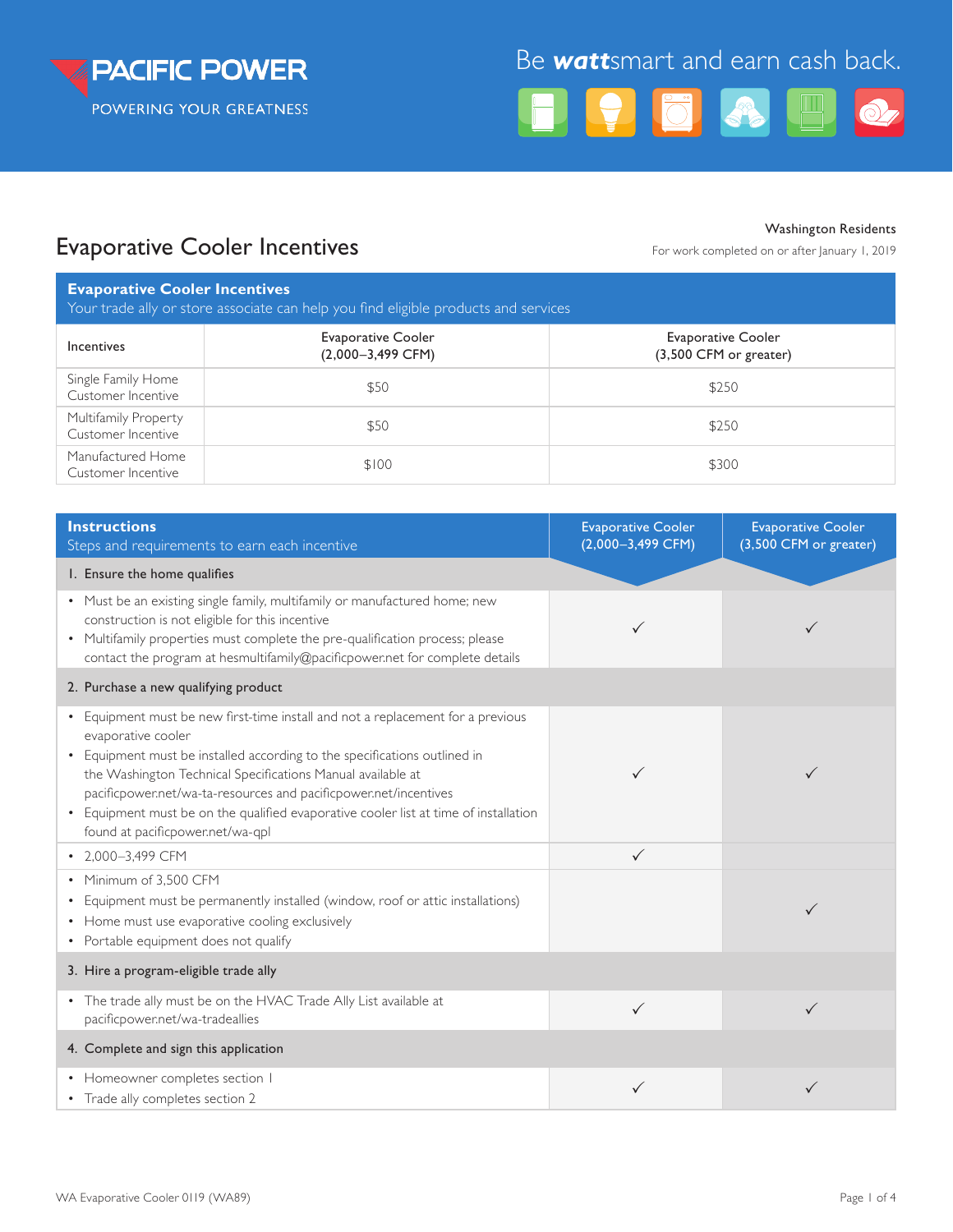| <b>Instructions</b><br>Steps and requirements to earn each incentive                                                                                                                                                                                                                                                                | <b>Evaporative Cooler</b><br>$(2,000-3,499$ CFM) | <b>Evaporative Cooler</b><br>(3,500 CFM or greater) |
|-------------------------------------------------------------------------------------------------------------------------------------------------------------------------------------------------------------------------------------------------------------------------------------------------------------------------------------|--------------------------------------------------|-----------------------------------------------------|
| 5. Include an itemized receipt or invoice<br>Itemized receipt/invoice details must clearly show and describe:                                                                                                                                                                                                                       |                                                  |                                                     |
| • Product and/or installation costs (materials, labor, service)<br>• Date work initiated<br>• Date work completed<br>• Retailer and/or trade ally business name<br>• Additional components purchased (tubing, supports, hangers, valves, ducting)                                                                                   |                                                  |                                                     |
| 6. Submit all documents within 90 days of the qualifying service completion date<br>Make copies for your records. Include the following documents:                                                                                                                                                                                  |                                                  |                                                     |
| • This completed and signed application<br>• Itemized receipt or invoice<br>• W-9 tax form for businesses and non-individual customers, including landlords,<br>applying for incentives<br>• Third Party Payment Addendum (only for homeowners and other third party<br>entities not listed on account and applying for incentives) |                                                  |                                                     |

## SECTION 1 - Homeowner completes and submits with section 2

Incentive Selection

I am applying for this incentive:  $\Box$  Evaporative cooler (2,000–3,499 CFM)  $\Box$  Evaporative cooler (3,500 CFM or greater)

| Homeowner and Property Information                                                                          |                                                                           |  |                      |                                                    |                                                              |  |                                                                     |             |                      |                                       |  |
|-------------------------------------------------------------------------------------------------------------|---------------------------------------------------------------------------|--|----------------------|----------------------------------------------------|--------------------------------------------------------------|--|---------------------------------------------------------------------|-------------|----------------------|---------------------------------------|--|
| Utility account number                                                                                      |                                                                           |  |                      |                                                    |                                                              |  |                                                                     |             |                      |                                       |  |
| Name on utility account                                                                                     |                                                                           |  |                      |                                                    |                                                              |  |                                                                     |             |                      |                                       |  |
| Address where product was installed                                                                         |                                                                           |  |                      | City<br>State                                      |                                                              |  | ZIP Code                                                            |             |                      |                                       |  |
| Address where incentive check should be mailed                                                              |                                                                           |  |                      | City<br>State                                      |                                                              |  | ZIP Code                                                            |             |                      |                                       |  |
| Daytime phone for questions about your application                                                          |                                                                           |  |                      | Email address for questions about your application |                                                              |  |                                                                     |             |                      |                                       |  |
| Square footage of home                                                                                      |                                                                           |  |                      | Year home built                                    |                                                              |  |                                                                     |             |                      |                                       |  |
| Home type:<br>$\Box$ Single family home                                                                     | $\Box$ Manufactured home<br>$\Box$ New construction<br>$\Box$ Multifamily |  |                      |                                                    |                                                              |  |                                                                     |             |                      |                                       |  |
| Home's previous primary cooling source (select one)                                                         |                                                                           |  |                      |                                                    |                                                              |  |                                                                     |             |                      |                                       |  |
| $\Box$ Central air conditioner                                                                              | Evaporative cooler                                                        |  |                      | $\Box$ Electric heat pump (ducted or ductless)     |                                                              |  |                                                                     | $\Box$ None |                      |                                       |  |
| Home's current primary cooling source (select one)                                                          |                                                                           |  |                      |                                                    |                                                              |  |                                                                     |             |                      |                                       |  |
| $\Box$ Central air conditioner<br>$\Box$ This evaporative cooler<br>Electric heat pump (ducted or ductless) |                                                                           |  |                      |                                                    | $\Box$ None                                                  |  |                                                                     |             |                      |                                       |  |
| Home's current primary heating source (select one)                                                          |                                                                           |  |                      |                                                    |                                                              |  |                                                                     |             |                      |                                       |  |
| $\Box$ Electric baseboard<br>$\Box$ Electric ducted heat pump                                               | $\Box$ Wood                                                               |  | $\Box$ $\bigcirc$ il |                                                    | $\Box$ Electric ceiling or wall heat $\Box$ Electric furnace |  | $\Box$ Natural gas furnace<br>$\Box$ Other $\_\_\_\_\_\_\_\_\_\_\_$ |             | □ Ductless heat pump |                                       |  |
| Does home have a secondary heating source? (select one)                                                     |                                                                           |  |                      |                                                    |                                                              |  |                                                                     |             |                      |                                       |  |
| $\Box$ Gas fireplace<br>$\Box$ No secondary heating source                                                  | □ Wood fireplace                                                          |  |                      | $\Box$ Wood stove                                  |                                                              |  | $\Box$ Pellet stove                                                 |             |                      | $\Box$ Other $\_\_\_\_\_\_\_\_\_\_\_$ |  |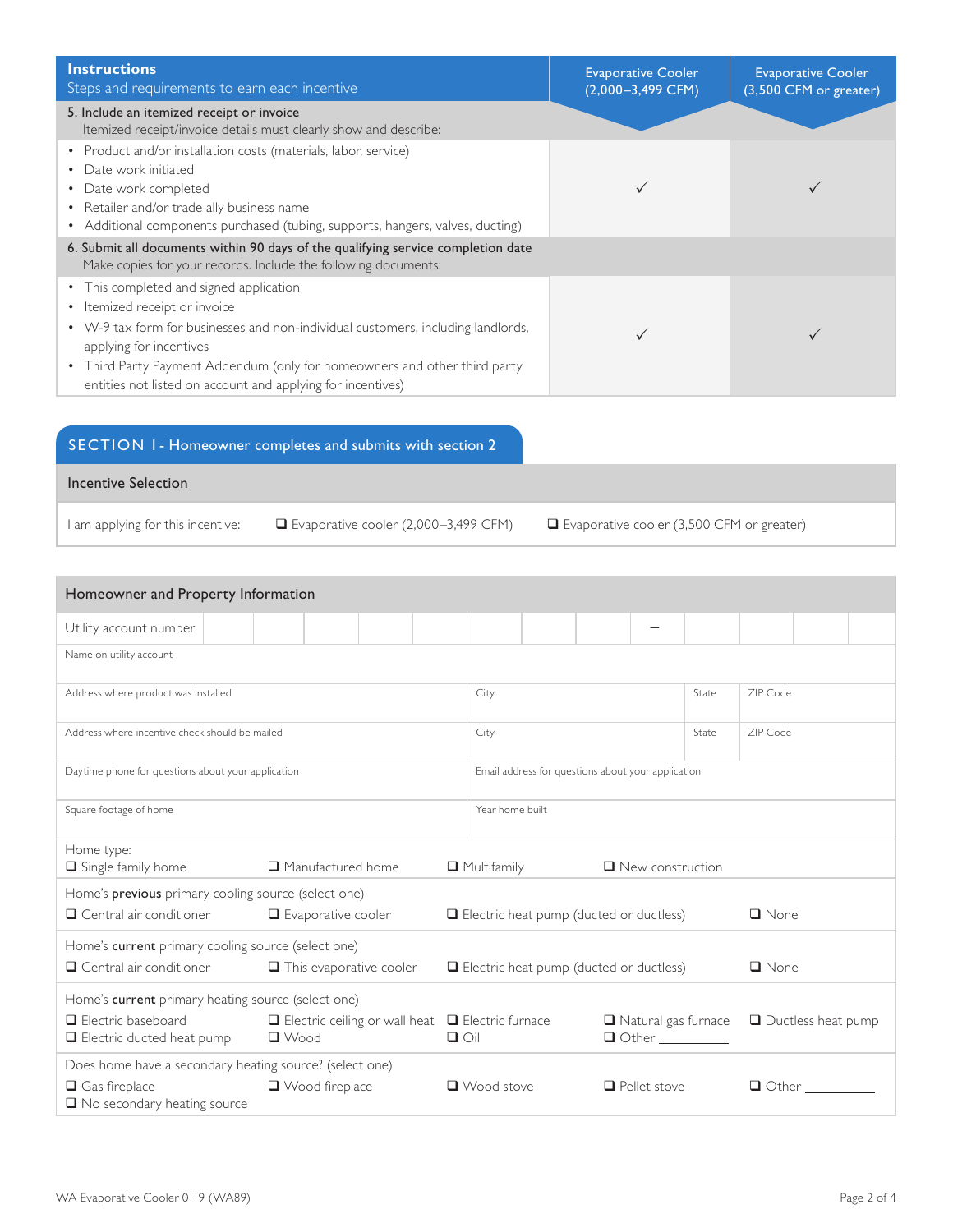| Homeowner and Property Information Continued                                                                             |                                        |                 |                    |  |  |  |
|--------------------------------------------------------------------------------------------------------------------------|----------------------------------------|-----------------|--------------------|--|--|--|
| $\Box$ (Optional) I decline to receive additional energy-efficient product incentive information.                        |                                        |                 |                    |  |  |  |
| How did you hear about cash incentives for energy-efficient products and services for your home? (select all that apply) |                                        |                 |                    |  |  |  |
| $\Box$ Friend/family<br>$\Box$ Trade ally/store staff                                                                    | $\Box$ Utility website<br>$\Box$ Other | $\Box$ Print ad | $\Box$ TV/radio ad |  |  |  |
|                                                                                                                          |                                        |                 |                    |  |  |  |

### Homeowner's Acceptance of Terms

I hereby certify that all information is accurate including claims of customer and equipment information. I confirm that the improvements I installed were not required by code. I understand that information related to the completeness of my application may be shared with contractors. I also understand that the status of my application may be shared with third parties on an aggregated basis. I have read all terms and conditions and acknowledge that Pacific Power may verify all the information provided. Incentive checks are paid to the Pacific Power account holder. Customers are responsible for payment to contractors.

Customer signature **Date SIGN HERE**

## SECTION 2 - Trade Ally completes and submits with section 1

| Trade Ally Information   | <b>Evaporative Cooler</b><br>$(2,000-3,499$ CFM) |       | <b>Evaporative Cooler</b><br>(3,500 CFM or greater) |
|--------------------------|--------------------------------------------------|-------|-----------------------------------------------------|
| Trade ally business name |                                                  |       |                                                     |
| Mailing address          | City                                             | State | ZIP Code                                            |
| Technician's name        | Daytime phone number                             |       |                                                     |

| Product and Installation Information<br>Section to be completed by installer of evaporative cooler |                     | <b>Evaporative Cooler</b><br>$(2,000-3,499$ CFM) | <b>Evaporative Cooler</b><br>(3,500 CFM or greater) |  |  |
|----------------------------------------------------------------------------------------------------|---------------------|--------------------------------------------------|-----------------------------------------------------|--|--|
| Date work initiated                                                                                | Date work completed |                                                  |                                                     |  |  |
| Model number                                                                                       | Serial number       |                                                  |                                                     |  |  |
| Was ductwork installed with the installation of the evaporative cooler? $\Box$ Yes<br>$\Box$ No    |                     |                                                  |                                                     |  |  |

## Trade Ally's Acceptance of Terms

I hereby certify that all information is accurate including claims of customer and equipment information. I have read all terms on this application and acknowledge that Pacific Power may verify all the information provided. Customer personal information and account number will not be shared with contractors or their representatives. The status of customer incentive applications that are missing required information or were not qualified may be shared only with the contractor or their representatives associated with each individual incentive application.